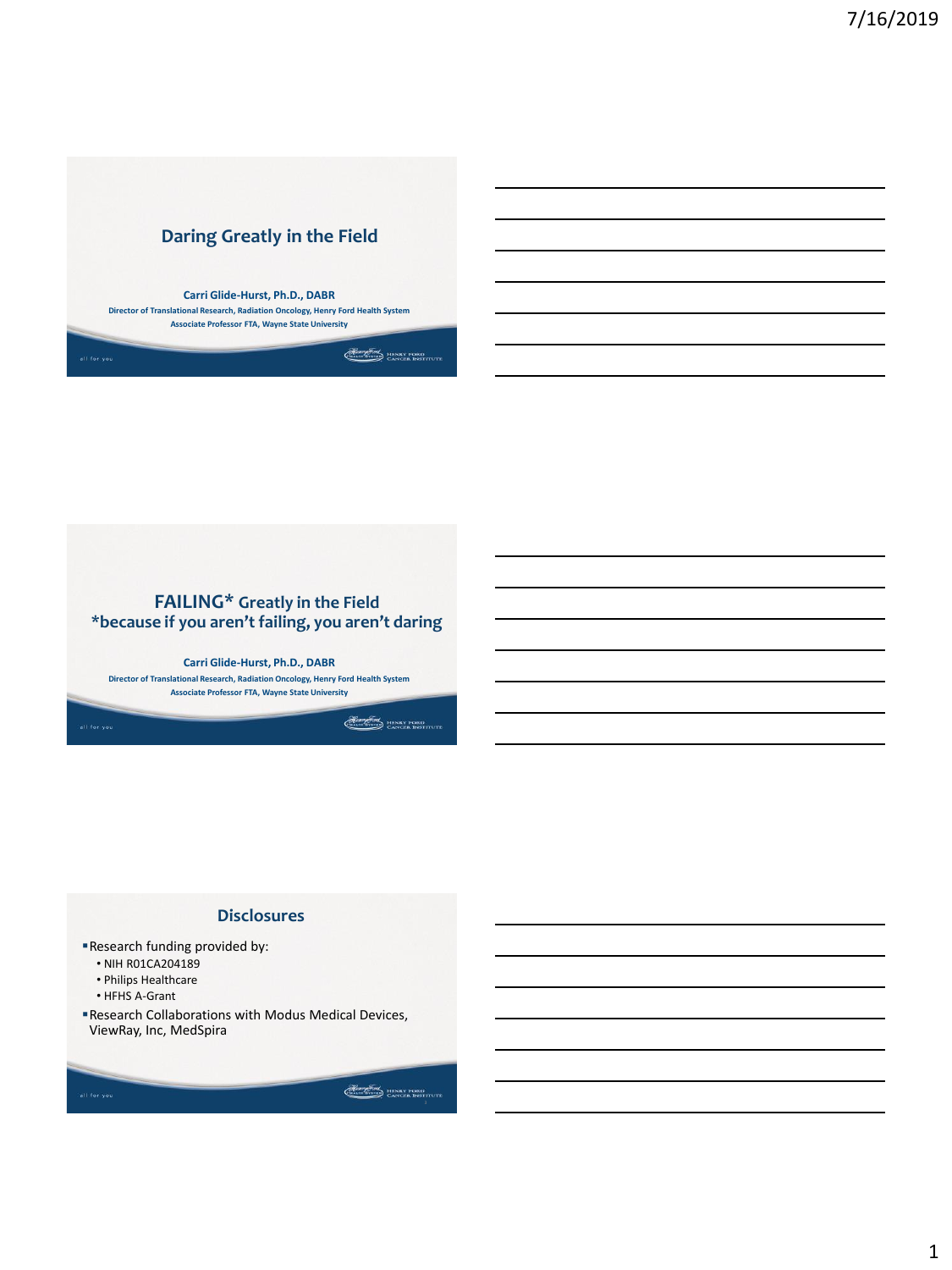## **Failing Greatly Story #1 2014 in Detroit, Michigan, playing with Legos**





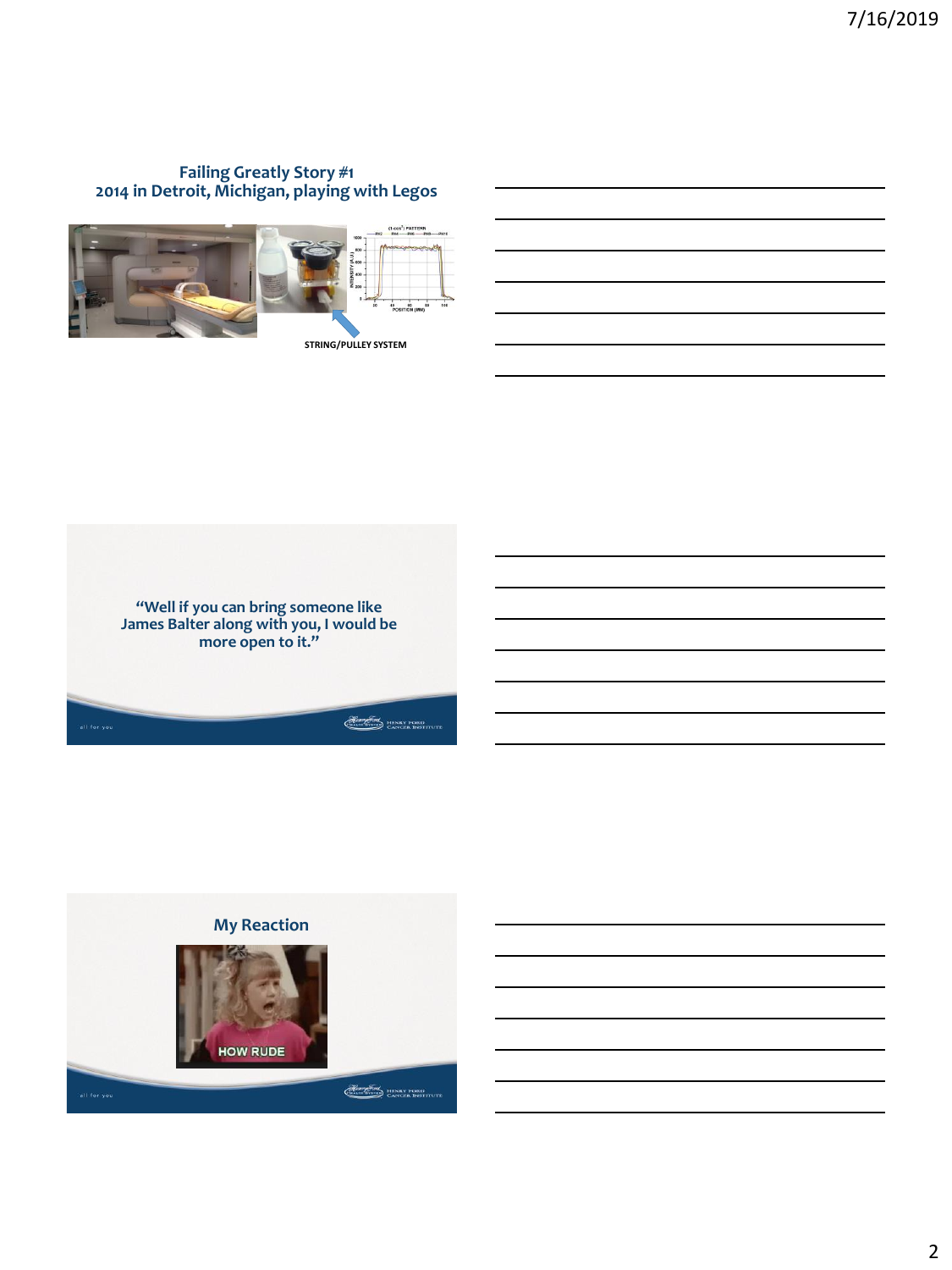## **Found a new partnership: Modus Medical**



## **Found a new partnership: Modus Medical**



#### **Partnered on my R01, Invented PETE**

- MR-compatible phantom simulated changes in rectum volumes (Empty, medium, full)
- Imaged using clinical protocol and performed ART workflow
- Generated various ART plans, evaluated 2ndary calculation, conducted PSQA on ART plan (film & point dose)



**J. Cunningham et al., JACMP, 2018**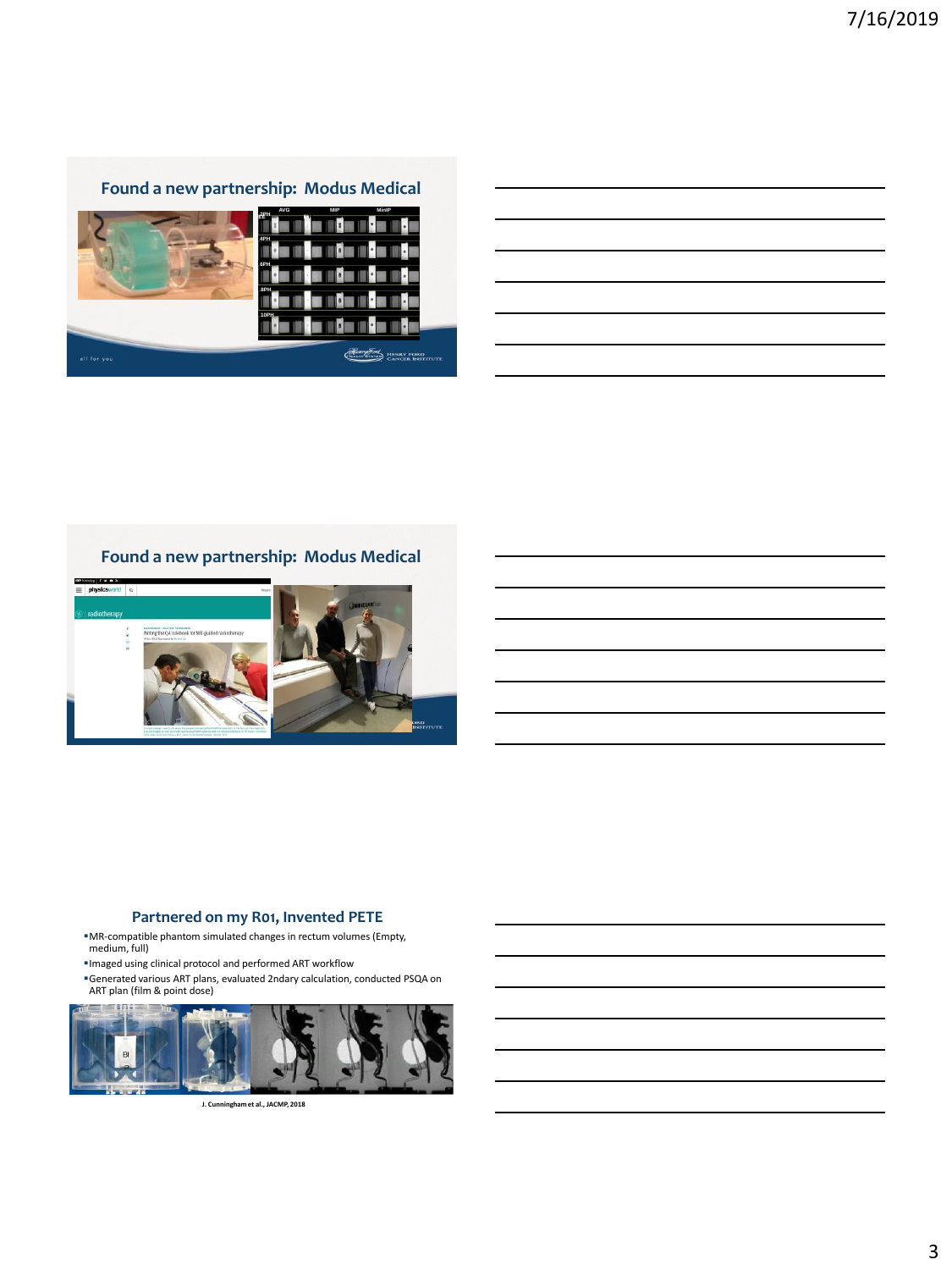

#### **Failing Greatly Story #2 1 st (2013) and 2nd (2015) NIH R01 grants I submitted: Both "Not Discussed"**

Several key areas were missing:

• My publication record was not in the area that I was proposing

• I was seen as too junior for the proposed work

- . The PI seems to have no publication record on MRI.
- . While the list of collaborators is long (see above) and is a strength of the proposal, it seems that many of the co-investigators were listed for symbolic reasons to boost the PIs reputation for this The principle investigator has limited experience and has not led a project of this complexity  $\ddot{\phantom{0}}$
- before.

**Heart STATE HENRY FORD** 



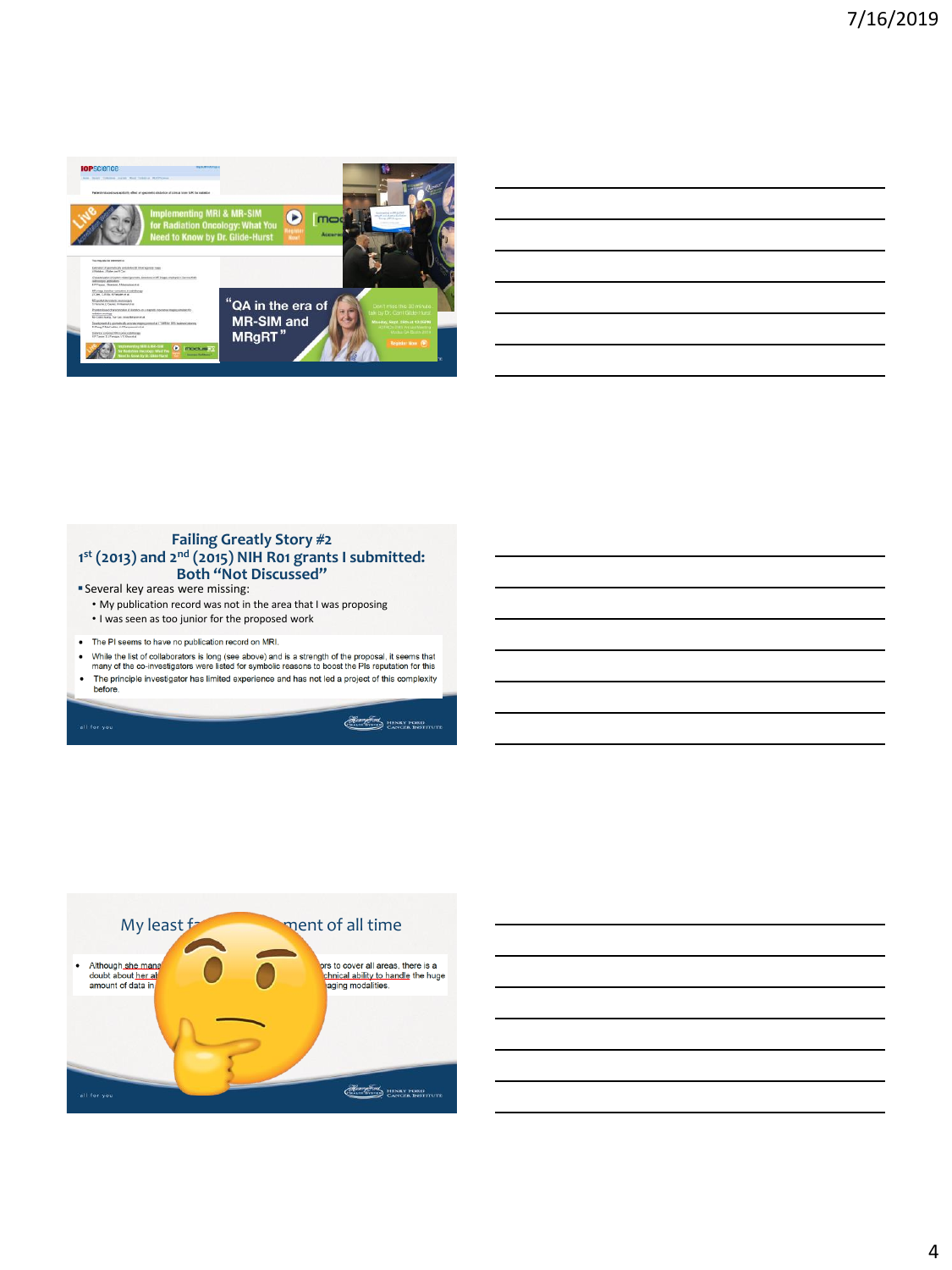### **After eating a gallon of chocolate ice cream in one sitting, I got to work…**

I took 1.5 years off from grant writing to:

- Study grant writing, attend seminars (RSNA), watch webinars
- Build outside collaborations with others who would later become coinvestigators
- Hire a talented Research Scientist (Weili Zheng, PhD) who was instrumental in my productivity and data analysis
- **Produce manuscripts to prove my expertise in MRI: Published three 1st** author, three co-author, & three senior author during this timeframe
- **Submitted June 5, 2015 and importantly, continued working toward the** specific aims

# And then... Nov, 2015, I got a score!!



# The score came with a caveat… If you choose to submit a resubmission application for the next review cycle under this policy for new investigators, your amended application must be received at NIH no later than Thursday, December 10, 2015. **<1 month!! To recover from a 37th percentile!!**